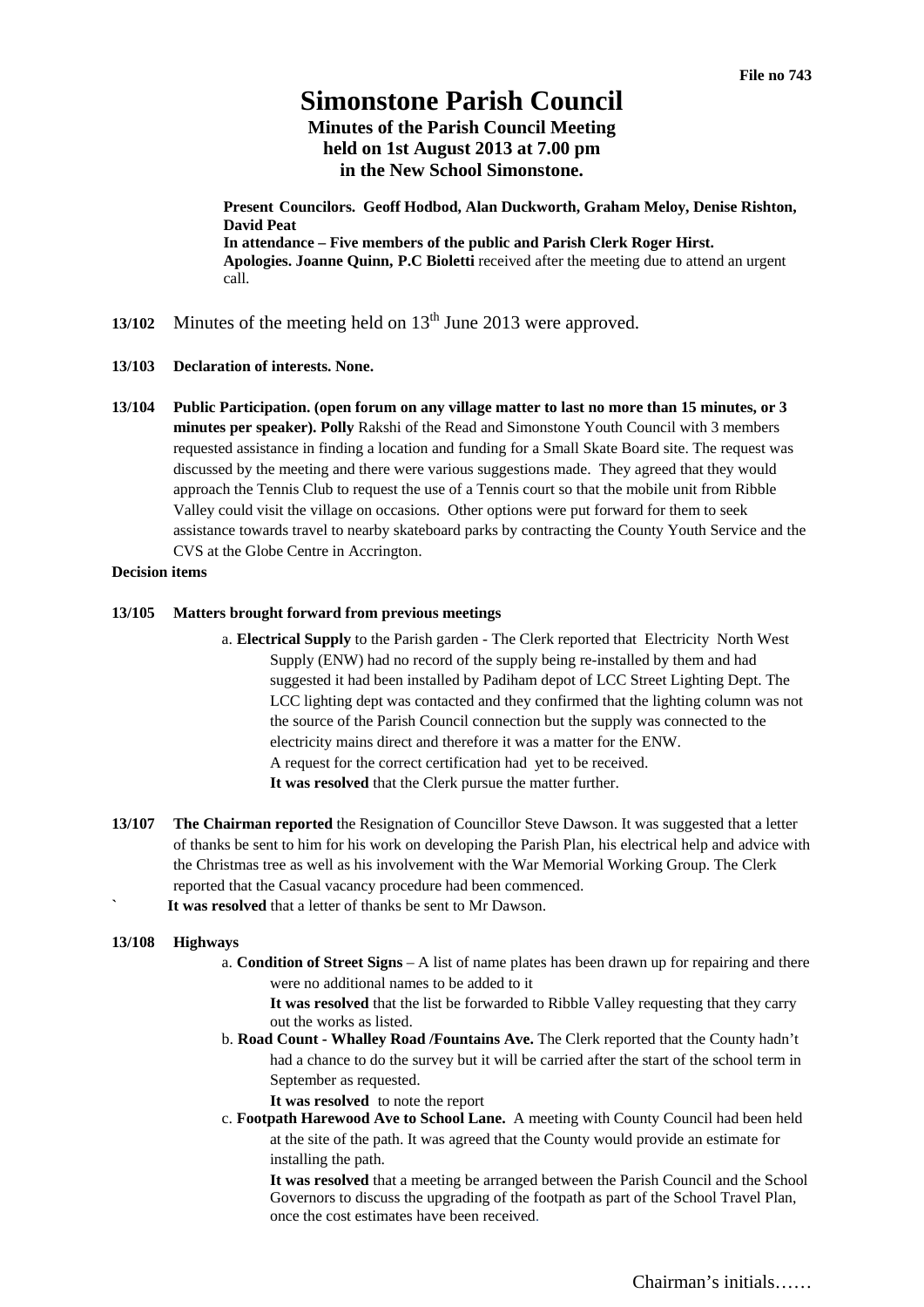d. **St Peters Travel to School plan** had been distributed to members for information. **It was resolved** to note the report

e. **Proposed Cycleway**. It was reported that a proposal to link Padiham Greenway and Blackburn Road Industrial area had been received and a copy had been distributed to the members. Concern was expressed that the route did not follow the original route of the disused Railway track which had been promised by successive Administrations at County Hall over the decades. The results of the Parish Plan had shown that over 74% of the residents were in favour of the original Route being followed, so as to complete the link of the National Cycleway route between Great Harwood and Padiham Greenway. It was agreed that there would be no objection to the proposed Blackburn Road/ Padiham Greenway Cycle Track on condition that it's development did not jeopardise the Railway Track Cycleway development.

**It was resolved** that a letter be sent to the County Council expressing the Parish Council's conditional approval.

**13/109 LCC Extracts** from Highways July 13 report for information. **It was resolved** to note the report.

#### **13/110 Lengthmans Scheme.**

a. **Coun Duckworth** – to report on the current scheme's operation. **It was resolved that** the Parish Council join the Public Rights of Way Scheme.

b. **Coun Rishton – suggests that th**e Finger post at the bottom of Simonstone Lane be moved to one of the grass areas**.** 

**It was resolved** that the County Council be requested to move the existing Finger post at the bottom of Simonstone Lane onto the grass area where it would be more visible.

# **13/111 Matters raised by members**

a. **Civic Sunday** it was reported that 24 acceptances had been received. **It was resolved** to consider the arrangements at the next meeting.

# **13/112 Working Party reports-**

a. **Parish Plans** – The Clerk reported that there had been a meeting of the Parish Survey Working Party and that there had been a 25% response to the Business Questionnaire. Members were disappointed that so few businesses had responded even after a second reminder had been delivered/sent to them. Work would proceed after the 9<sup>th</sup> August on the final draft of the consultation document that will be considered at a Working Party meeting on the  $28<sup>th</sup>$  August with the public consultation to take place on the  $2<sup>nd</sup>$ October.

### **It was resolved to note the report.**

- b. **War Memorial working party. –**Chairman reported that he was reviewing the information he had received. He had approached a company of Stonemasons for a quotation to carry out some work but he had not received a response. He was also seeking further information from the initiators of the scheme to add names to the memorial. **It was resolved that** Geoff Hodbod join the Working Party he will contact the stonemasons and local historians and arrange a meeting of the War Memorial Party to consider options and names .
- c. **Governance**  Working Party. The Clerk reported;
	- that NALC will to produce a new model "Standing Orders" on the  $4<sup>th</sup>$  October.
	- ii 2 copies A and B of Risk Registers had been submitted to the Working party for consideration.

**It was resolved** that the Working Party should meet in January when the new Model document is available.